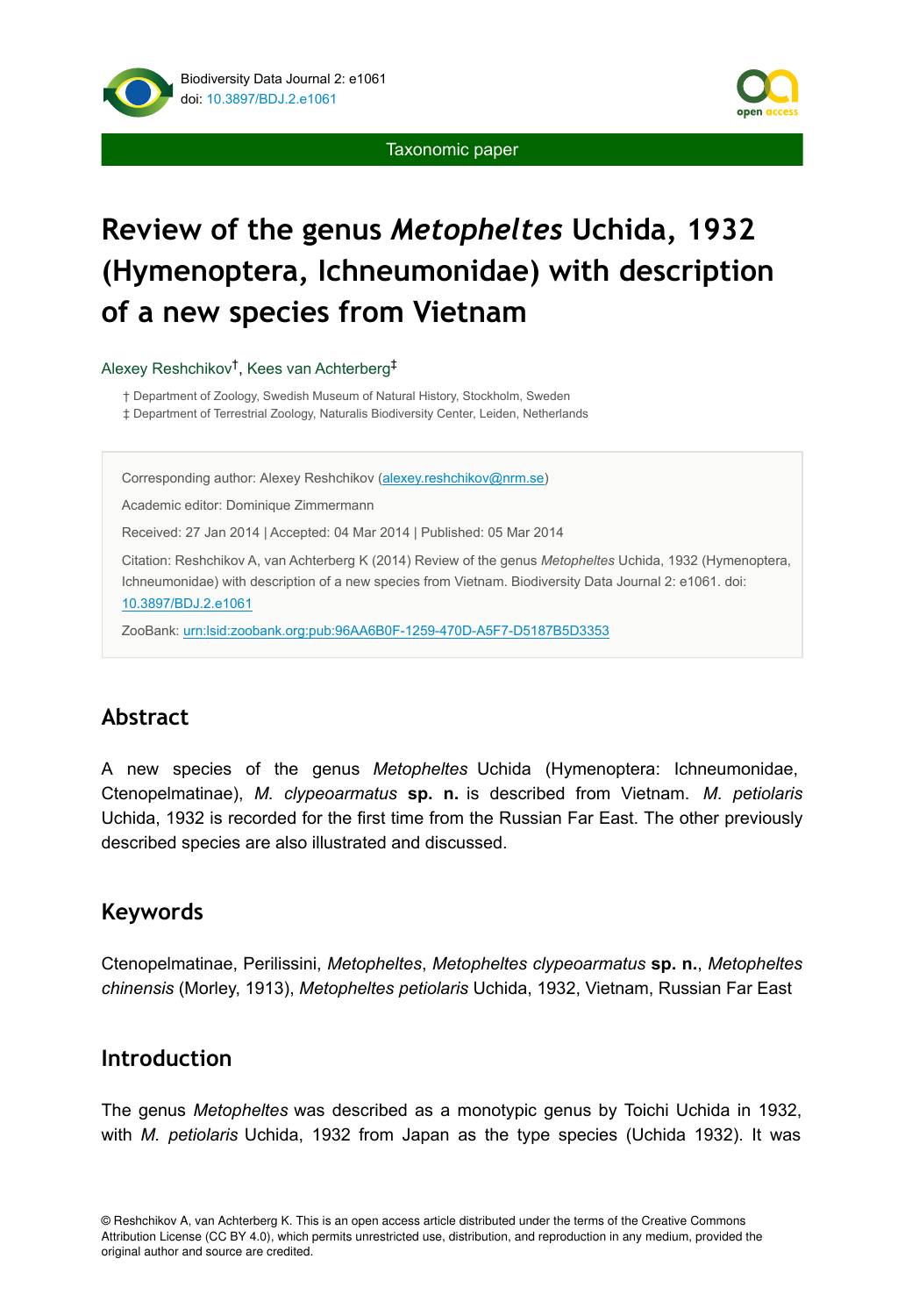placed in the tribe Perilissini of the subfamily Ctenopelmatinae (Hymenoptera, Ichneumonidae) and is considered to be closely related to the genus *Opheltes* Holmgren, 1859. But twenty years before another species of this genus, *M. chinensis* (Morley, 1913) was discovered from China and placed within the genus *Opheltes* (Morley 1913). It was transferred to the genus *Metopheltes* by Henry Townes (Townes et al. 1965).

The members of the genus are rather rare as well as Ctenopelmatinae in general in the Oriental region. This species-rich subfamily includes mostly koinobiont endoparasitoids of sawfly larvae (Hymenoptera: Symphyta) and is more diverse in temperate than tropical zones as the primary host groups are relatively scarce in tropical habitats (Gauld 1997, Veijalainen et al. 2012). We know 60 species of Ctenopelmatinae recorded from the Oriental region, mostly China, while in contrast 757 species are known from the Western Palaearctic (Yu et al. 2012). On the other hand sawfly diversity in South East Asia is expected to be rather high (Wei and Niu 2009) and the history of Ctenopelmatinae research in this region is rather recent when compared with Europe.

Nothing is known about the biology of *Metopheltes*. However species of the closely related (see Diagnosis) genus *Opheltes* were reared from large-bodied sawflies of the genera *Cimbex* Olivier, 1790 and *Agenocimbex* Rohwer, 1910 (Hymenoptera, Cimbicidae) (Aubert 2000, Giraud and Laboulbène 1877, Sheng et al. 2004, Townes 1945, Townes et al. 1965, Uchida 1928, Uchida 1930, Ulbricht 1909, Zirngiebl 1961). Hosts of *Metopheltes* members could be expected within cimbicid sawflies associated with deciduous trees. Here we provide a detailed up-to-date diagnosis of the genus and a description of a new species ( *M. clypeoarmatus* **sp. n.** from Vietnam) is added. *Metopheltes petiolaris* Uchida, 1932 is recorded for the first time from Russian Far East.

## **Materials and methods**

The specimen of *M. clypeoarmatus* **sp. n**. was collected with a Malaise trap in the Cuc Phuong National Park (Vietnam) in 2000 (Fig. 1). The biotope was a small piece of disturbed lowland rainforest on limestone just inside the park and about 1 km from the headquarter buildings. The holotype of the new species is deposited in the Naturalis Biodiversity Center, Leiden (RMNH). We also studied specimens of *M. petiolaris* Uchida, 1932 from the Zoological Museum of Moscow State University (ZMUM) and the Smithsonian Institution (USNM) and *Opheltes glaucopterus* (Linnaeus 1758) from the Swedish Museum of Natural History (NHRS). The only known specimen of *M. chinensis* which is actually the type was not available for examination due to a loan policy of the British Museum of Natural History (BMNH) and we had to use photos. The morphological terminology follows Gauld (Gauld 1997). Photographs of the specimens, excluding *M. chinensis*, were taken with a Canon EOS 7D digital camera and combined using Zerene®.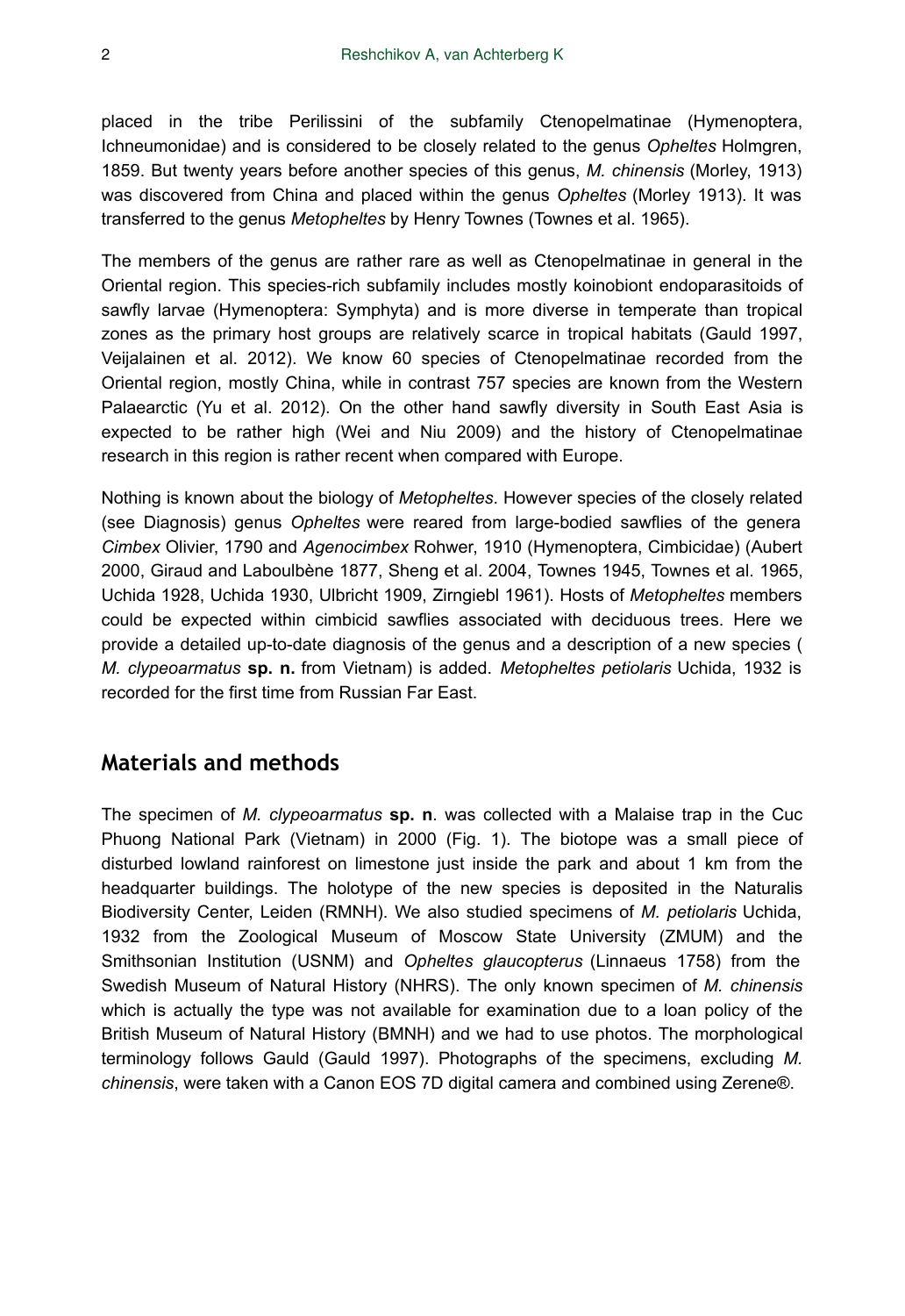

Figure 1. Distribution of *M. clypeoarmatus* **sp. n.**

## **Taxon treatments**

#### *Metopheltes* **Uchida, 1932**

#### **Type species**

*Metopheltes petiolaris* Uchida, 1932 - Uchida 1932.

#### **Diagnosis**

*Metopheltes* shares several character states with *Opheltes*: the presence of a thyridium on the second tergite of the metasoma (Fig. 2c), the absence of a distinct tyloid on the basal flagellomere and a deep groove extending the full length of the mesopleuron (Fig. 3c) (Townes 1970). This mesopleural character is not unique within Perilissini and occurs also in *Priopoda impressa* Reshchikov, 2012 (Reshchikov 2012) and some Westwoodiini (Wharton et al. 2010). Unlike *Opheltes* (Fig. 4a) the second maxillary palpomere is not modified in *Metopheltes* (Fig. 2d) while the frontal carina (a character state previously found only in *Opheltes*) is present in *M. clypeoarmatus* **sp. n.** (Fig. 3b), though less developed. *Metopheltes* also differs from *Opheltes* by the shape of the propodeum in lateral view: the basal part rounded (elevated at an acute angle in *Opheltes*); its apical part comparatively elongate and the apical transverse carina not elevated (Figs 2a, 4b). The median apical ligulate process of the last visible sternite of male is notched apically and laterally (Fig. 5f). The tip of the aedeagus is bent over and ends in an adze-like blade.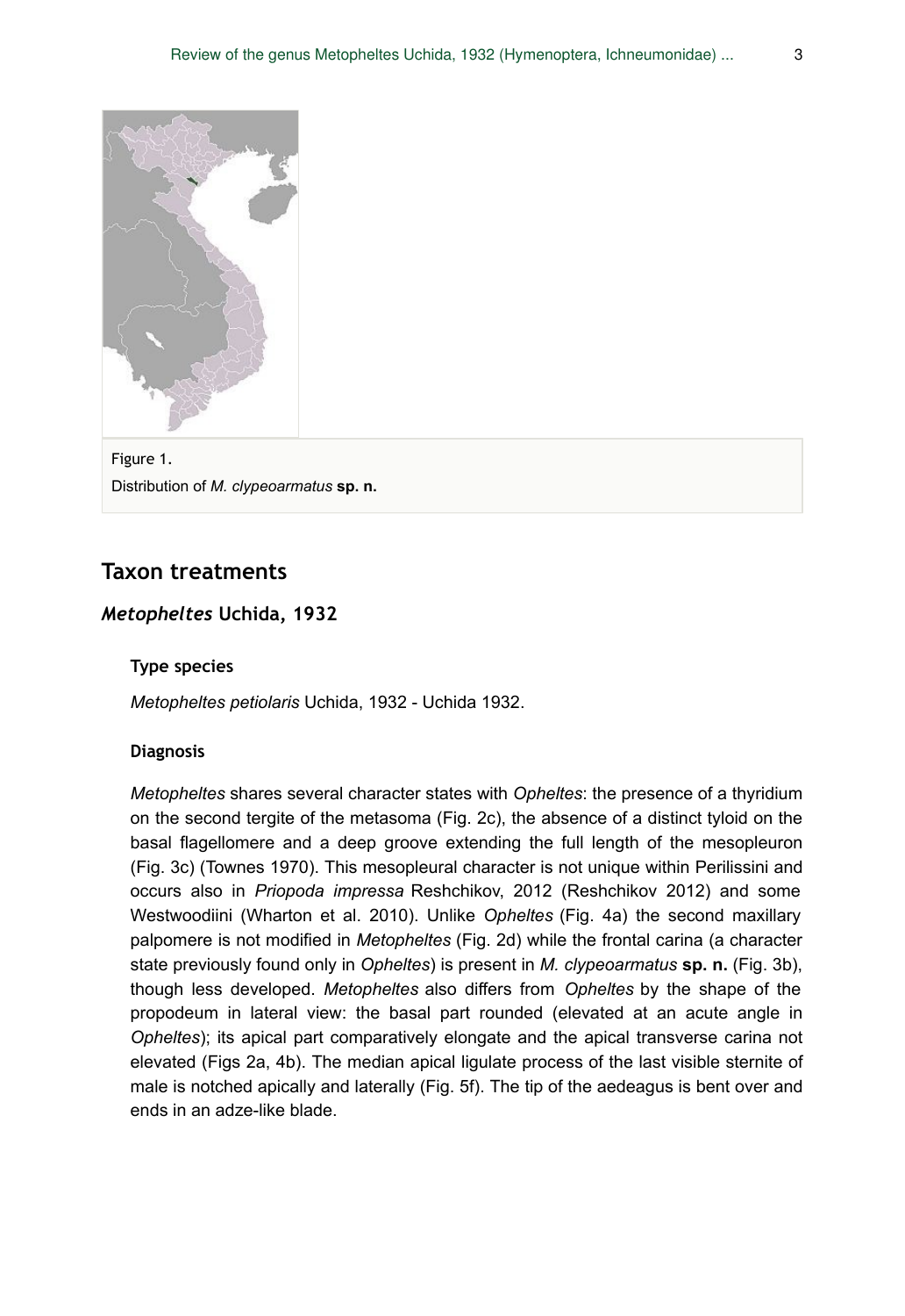

## Figure 2.

Holotype female *Metopheltes clypeoarmatus* **sp. n.**

- **a**: Propodeum in profile.
- **b**: First metasomal tergite.
- **c**: Second metasomal tergite.
- **d**: Second maxillary palpomere.
- **e**: Tarsal claw.
- **f**: Ovipositor.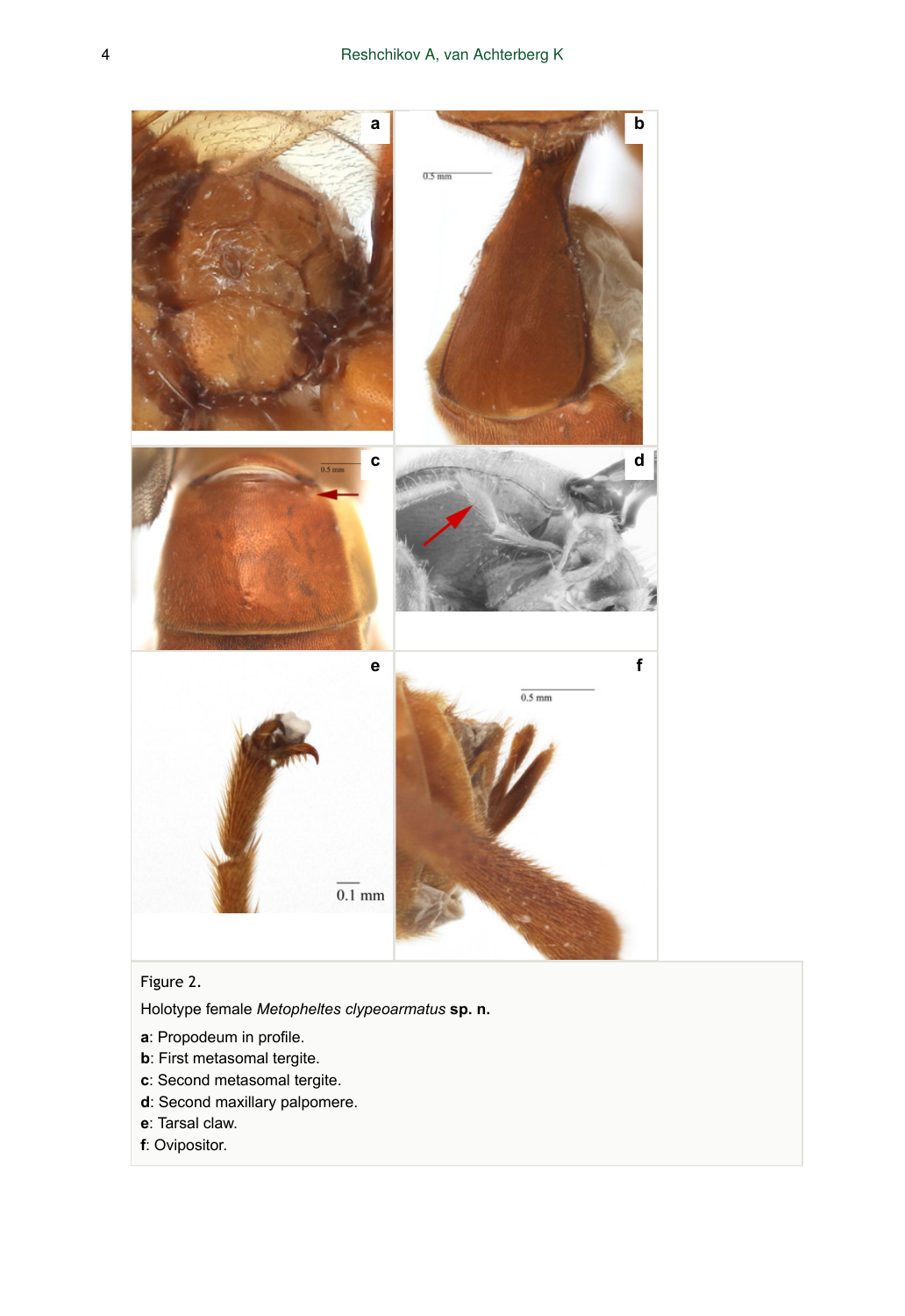

Figure 3.

Holotype female *Metopheltes clypeoarmatus* **sp. n.**

- **a**: Face.
- **b**: Frontal carina.
- **c**: Mesopleuron.
- **d**: Propodeum in dorsal view.



Figure 4.

*Opheltes glaucopterus* (Linnaeus, 1758).

- **a**: Second maxillary palpomere.
- **b**: Propodeum in profile.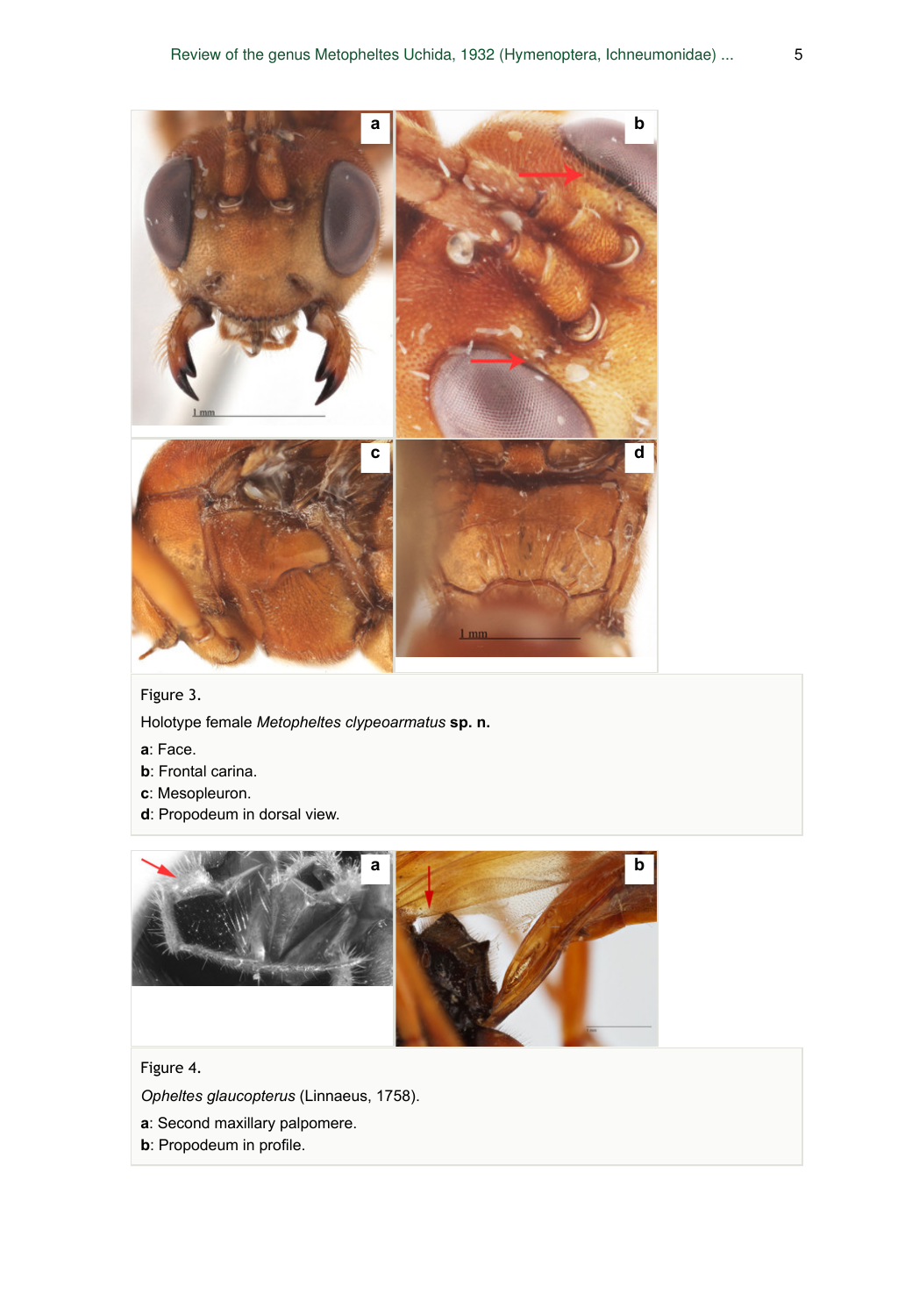

## Figure 5.

*Metopheltes petiolaris* Uchida, 1932.

- **a**: Mesopleuron, female.
- **b**: Propodeum in dorsal view, female.
- **c**: Propodeum in profile, female.
- **d**: Tarsal claw, female.
- **e**: Ovipositor, female.
- **f**: Last visible sternite, male.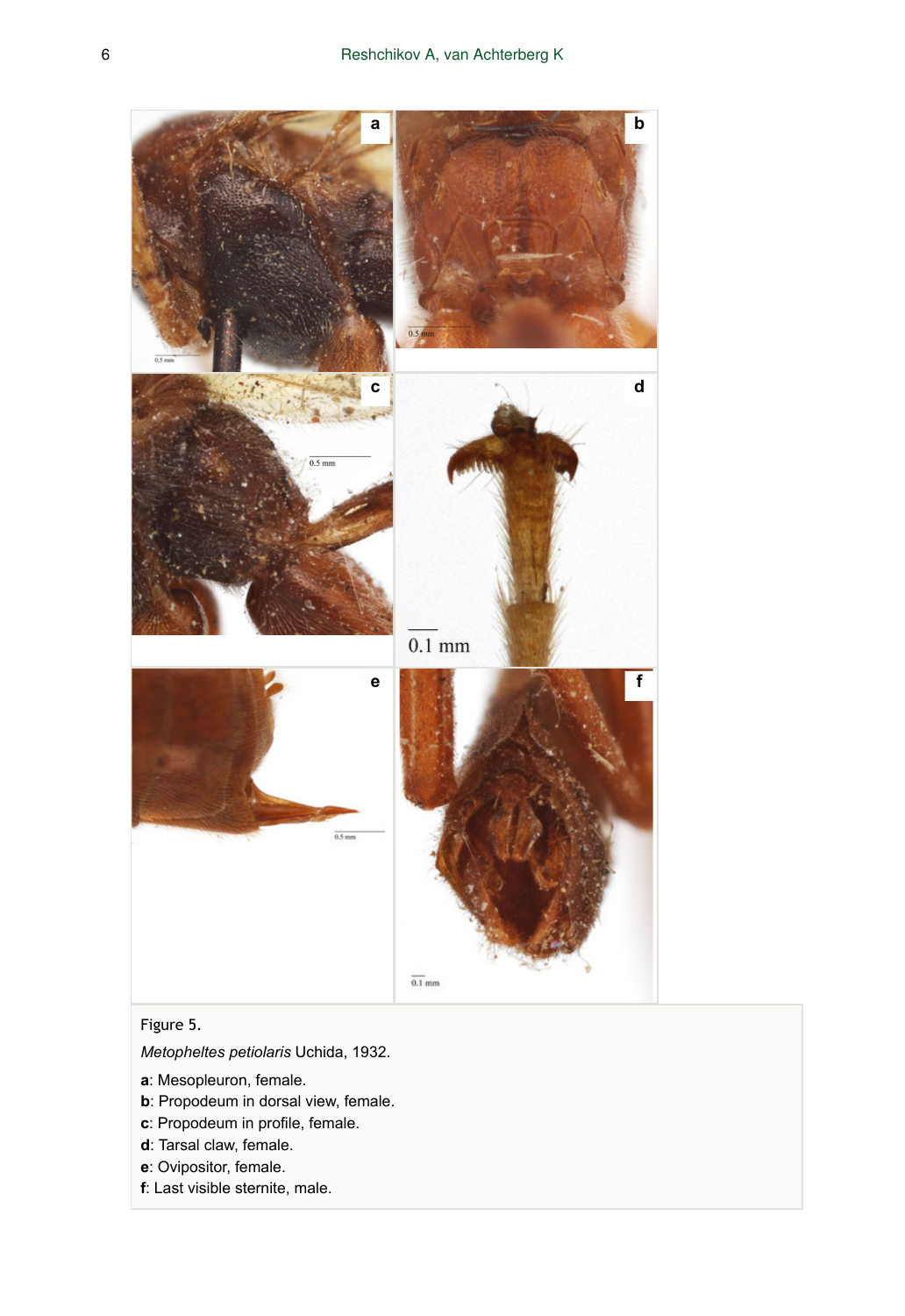## *Metopheltes chinensis* **(Morley, 1913)**

#### **Nomenclature**

*Opheltes chinensis* Morley, 1913 - Morley 1913: 135.

#### **Material**

#### *Holotype:*

a. country: **China**; eventDate: 1854; individualCount: 1; sex: male; recordedBy: Fortune; institutionCode: BMNH

#### **Distribution**

#### China.



#### Figure 6.

Holotype male *M. chinensis* (Morley, 1913).

- **a**: Face.
- **b**: Head in dorsoposterior view.
- **c**: Propodeum.
- **d**: First metasomal tergite.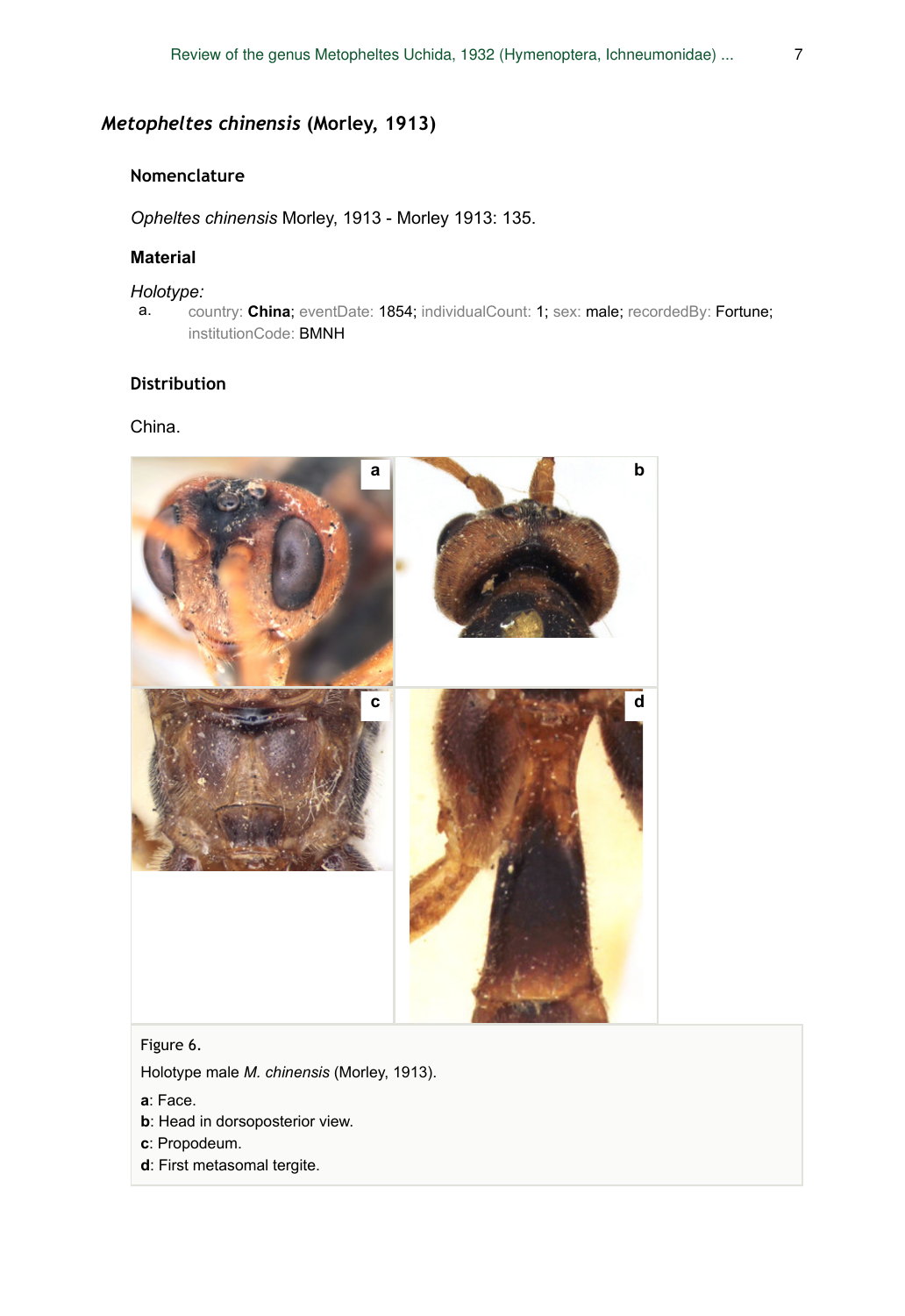#### **Notes**

This species is represented by a single male specimen. In the original description (Morley 1913) the type locality is not clearly mentioned, and the label data is poor, "a single male in British Museum is labelled "Northern China", but was more probably taken about Shanghai, by Mr. Fortune." (Morley 1913). However photos of the type specimen (Fig. 6) allow one to distinguish this species from closely related *M. petiolaris.* In future if more representative material of *Metopheltes* can be collected it will be possible to clarify the status of this species and provide an identification key for the group.

#### *Metopheltes clypeoarmatus* **Reshchikov & Achterberg, sp. n.**

• ZooBank [urn:lsid:zoobank.org:act:BB674DDC-E6FB-4E0D-9A6A-60CF17DB5C4A](http://zoobank.org/BB674DDC-E6FB-4E0D-9A6A-60CF17DB5C4A)

#### **Material**

#### *Holotype:*

a. country: **Vietnam**; stateProvince: Ninh Binh; verbatimLocality: Cuc Phuong N.P., near entrance, c. 225 m; samplingProtocol: Malaise trap; eventDate: 14.iv.-1.v.2000; individualCount: 1; sex: female; recordedBy: Mai Phu Quy; institutionCode: RMNH

#### **Description**

Body length 11 mm. Antennal flagellum with 34 segments. Width to length ratio of scapus 0.5 (Fig. 3a). First flagellomere 3 times as long as wide, without distinct tyloid. Head not narrowed behind the eyes, temple rounded. Maximal length of temple 1.3 times transverse eye diameter; minimal length of temple equal to transverse eye diameter. Face as wide as longitudinal eye diameter; moderately convex, bulging; matt; densely and shallowly punctate, densely pubescent. Frontal carina between eye and antennal socket present (Fig. 3b). Clypeus flat, very slightly separated from face by a shallow impression; apical margin of clypeus moderately obtuse and serrate. Posterior ocellus separated from eye by 2.5 times maximum diameter of ocellus. Tentorial pits large (Fig. 3a). Width of malar space 0.3 times of basal width of mandible. Lower mandible tooth longer than upper one. Second maxillary palpomere not modified (Fig. 2d). Hypostomal carina joining occipital carina well above base of mandible (Fig. 2d). Occipital carina complete.

Mesosoma matt, punctate, with sparse yellowish setae. Notauli not impressed. Epicnemial carina raised at lower part of mesopleuron, not reaching anterior margin of mesopleuron, terminating dorsally in rounded transverse ridge that sharply delimits a median longitudinal furrow extending across middle of mesopleuron. Mesopleuron matt, densely and shallowly punctate, with deep groove extending full length of mesopleuron (Fig. 3c). First tibia with an apical tooth. Apical margin of mid tibia without distinct tooth similar to that on fore tibia. Posterior hind tibial spur at least 11 times longer than its maximum basal width. Tarsal claws pectinate with comparatively short teeth (Fig. 2e). Areolet of fore wing petiolate. Radius leaving pterostigma little before its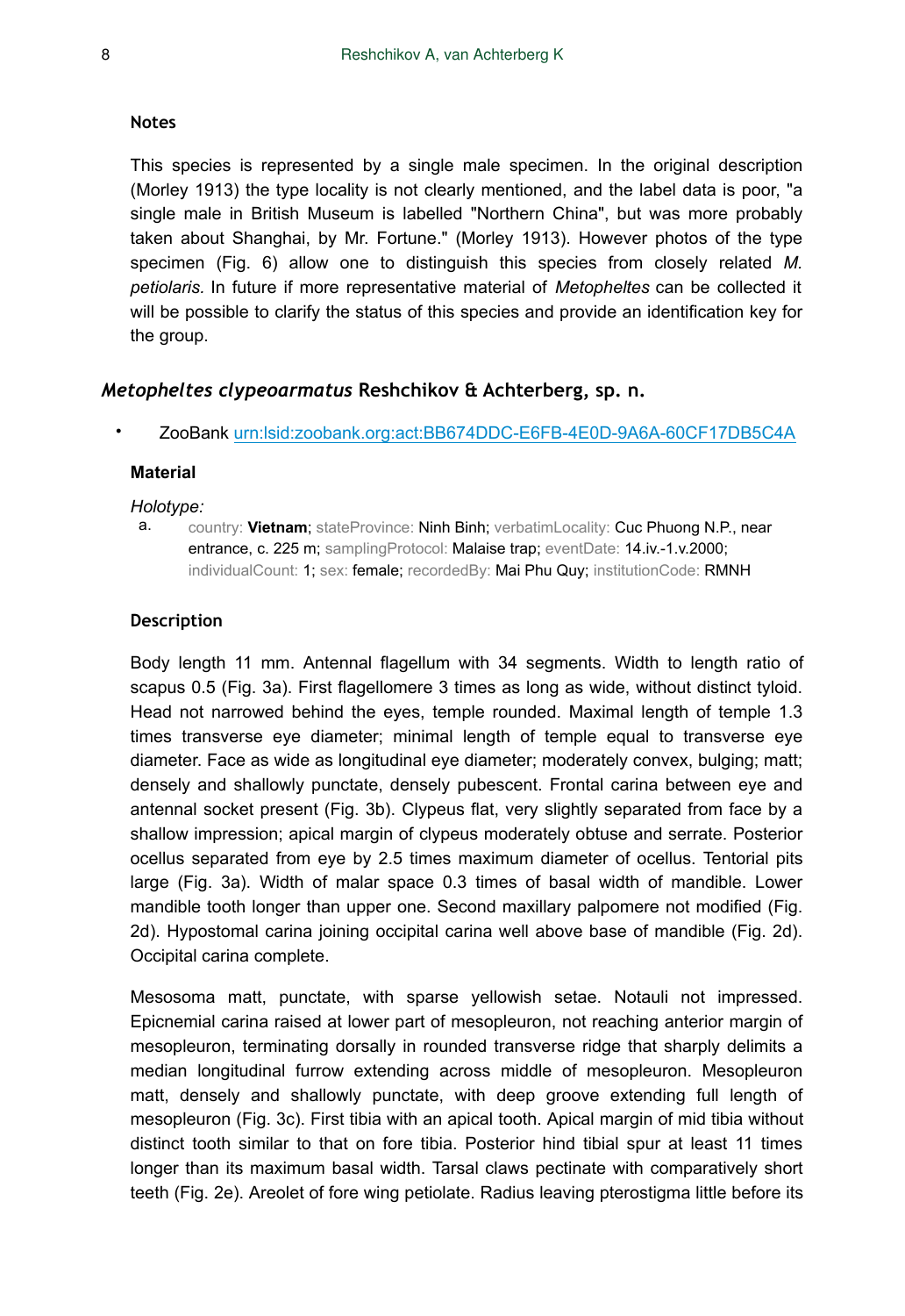middle. Second recurrent vein with two bullae. Nervulus postfurcal. Nervellus intercepted above its middle. Propodeal carinae complete, strongly raised, except basal part of dorso-median longitudinal carina; apical transverse carina curved towards metasoma; area superomedia trapezoidal and as long as wide (Fig. 3d).

Metasoma slightly shiny, smooth, sparsely pubescent. First metasomal tergite 0.4 times wider than its length (Fig. 2b); slightly prominent dorsally in profile; without shallow median longitudinal impression; only basally bordered by lateral longitudinal carinae. Second metasomal tergite with thyridium (Fig. 2c). Apical metasomal segments compressed laterally. Ovipositor straight, as long as height of last tergite, without notch and nodus apically, swollen basally (Fig. 2f).

Colour. Body yellowish-red (Figs 2, 3, 7). Mandible black apically (Fig. 3a). Apical part of antennal flagellum, hind tibia and tarsus reddish. Pterostigma brown. Fore wing very slightly infuscate apically.



Figure 7. Holotype female *Metopheltes clypeoarmatus* **sp. n.**, habitus in lateral view.

#### **Diagnosis**

This species differs from other two members of *Metopheltes* by the following combination of character states: first flagellomere shorter (3.0 times as long as wide) than in *M. petiolaris* (6.0 times as long as wide) and *M. chinensis* (4.0 times as long as wide Fig. 6b clypeus); clypeus apically serrate (Fig. 3a); tentorial pits large (Fig. 3a); clypeus flat, very slightly separated from face by a shallow impression; posterior ocellus separated from eye by 2.5 times its maximum diameter (1.7 times in two other species Fig. 6a); frontal carina between eye and antennal socket present (Fig. 3b); upper hind part of mesopleuron polished and smooth (Figs 3c, 5a; punctate in *M. petiolaris*); apical margin of middle tibia without distinct tooth similar to that on fore tibia; posterior hind tibial spur at least 11.0 times longer than maximum basal width (6.0–7.0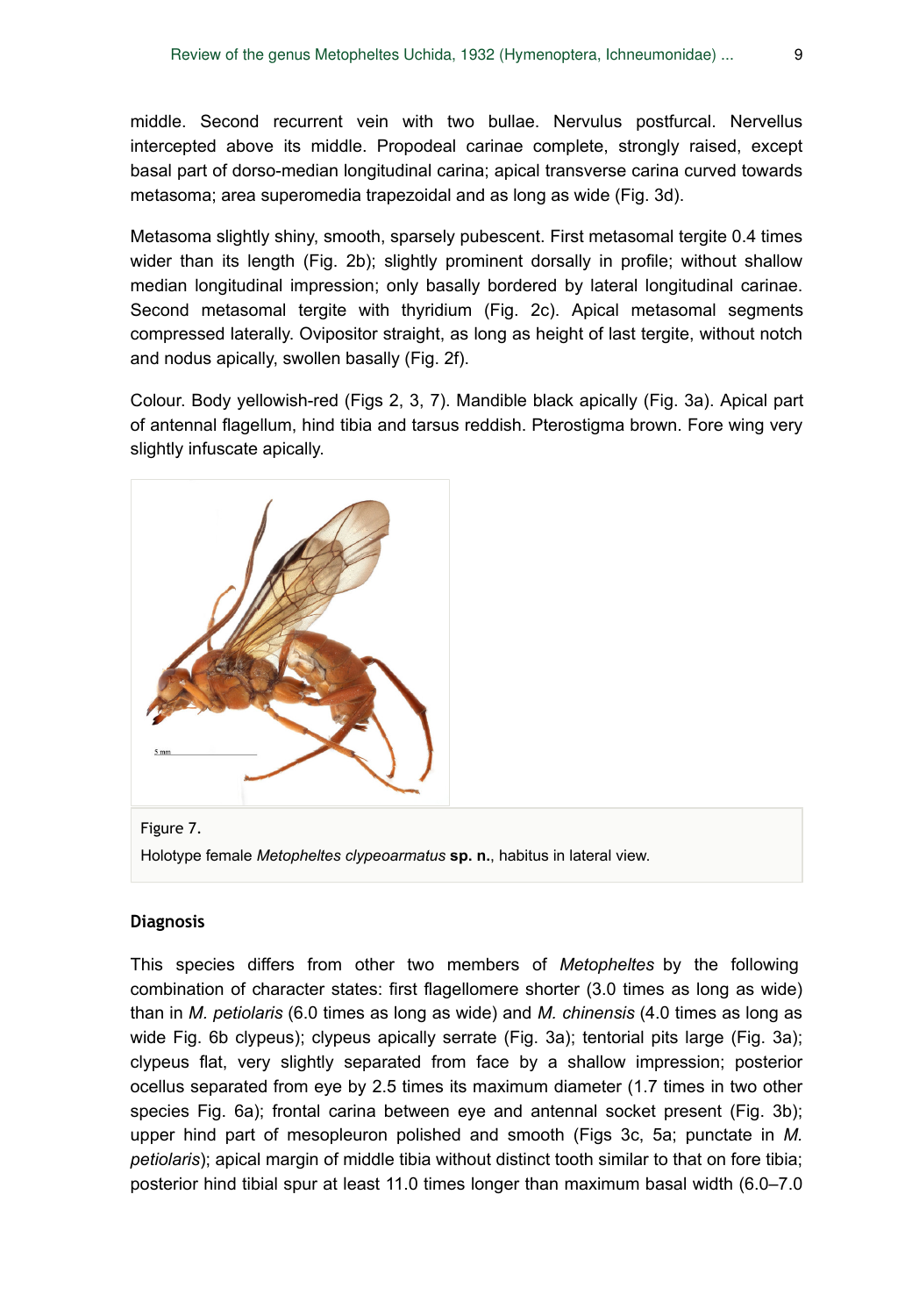times in *M. petiolaris*); hind femur and tibia 4.8 and 7.0 times as long as wide, respectively, (10.0 and 11.0 times in *M. petiolaris*); tarsal claws shorter and pectinate with comparatively short teeth (Figs 2e, 5d); areolet petiolate; radius leaving pterostigma only little before its middle; propodeum more precipitous (Fig. 2a) than in *M. petiolaris* (Fig. 5c), its carinae complete (Fig. 3d) and strongly raised (except basal part of dorso-median longitudinal carina; only area apicalis defined in *M. petiolaris* (Fig. 5b) and *M. chinensis* (Fig. 6c); first metasomal tergite (Fig. 2b) 0.4 times wider than long (0.6 times in *M. petiolaris* or *M. chinensis* Fig. 6d*chinensis*); ovipositor without notch and nodus apically, (ovipositor with shallow notch and weak nodus in *M. petiolaris* Figs 2f, 5e).

#### **Etymology**

The species epithet *clypeoarmatus* refers to the serrate apical margin of the clypeus.

#### **Distribution**

N. Vietnam.

#### *Metopheltes petiolaris* **Uchida, 1932**

#### **Materials**

- a. country: **Japan**; stateProvince: Wakasa; individualCount: 1; sex: female; recordedBy: T. Fukai; institutionCode: USNM
- b. country: **Russia**; stateProvince: Primorsky Krai; verbatimLocality: Spassk-Dalny; eventDate: 17.vi.1961; individualCount: 1; sex: female; recordedBy: A. Zhelokhovtsev; institutionCode: ZMUM
- c. country: **Russia**; stateProvince: Primorsky Krai; verbatimLocality: around Vladivostok; eventDate: 28.vi.1940; individualCount: 1; sex: male; recordedBy: A. Romanov; institutionCode: ZMUM
- d. country: **Russia**; stateProvince: Primorsky Krai; verbatimLocality: Khasansky District, Kedrovaya Pad Nature Reserve; eventDate: 6.vi.1962; individualCount: 2; sex: male; recordedBy: A. Rasnitsyn; institutionCode: ZMUM

#### **Diagnosis**

This species differs from the other two members of *Metopheltes* by the following combination of character states: first flagellomere longer (6.0 times as long as wide) than in other species; ventrally clypeus not serrate; posterior ocellus separated from eye by 1.7 times its maximum diameter; frontal carina between eye and antennal socket absent; upper hind part of mesopleuron punctate; apical margin of middle tibia with distinct tooth similar to that on fore tibia; posterior hind tibial spur at least 6.0 times longer than maximum basal width; hind femur and tibia 10.0 and 11.0 times as long as wide, respectively; tarsal claws long and pectinate with long teeth (Fig. 5c); propodeum acclivous (Fig. 5c), not precipitous like in *M. clypeoarmatus* **sp. n.** (Fig. 2a), its carinae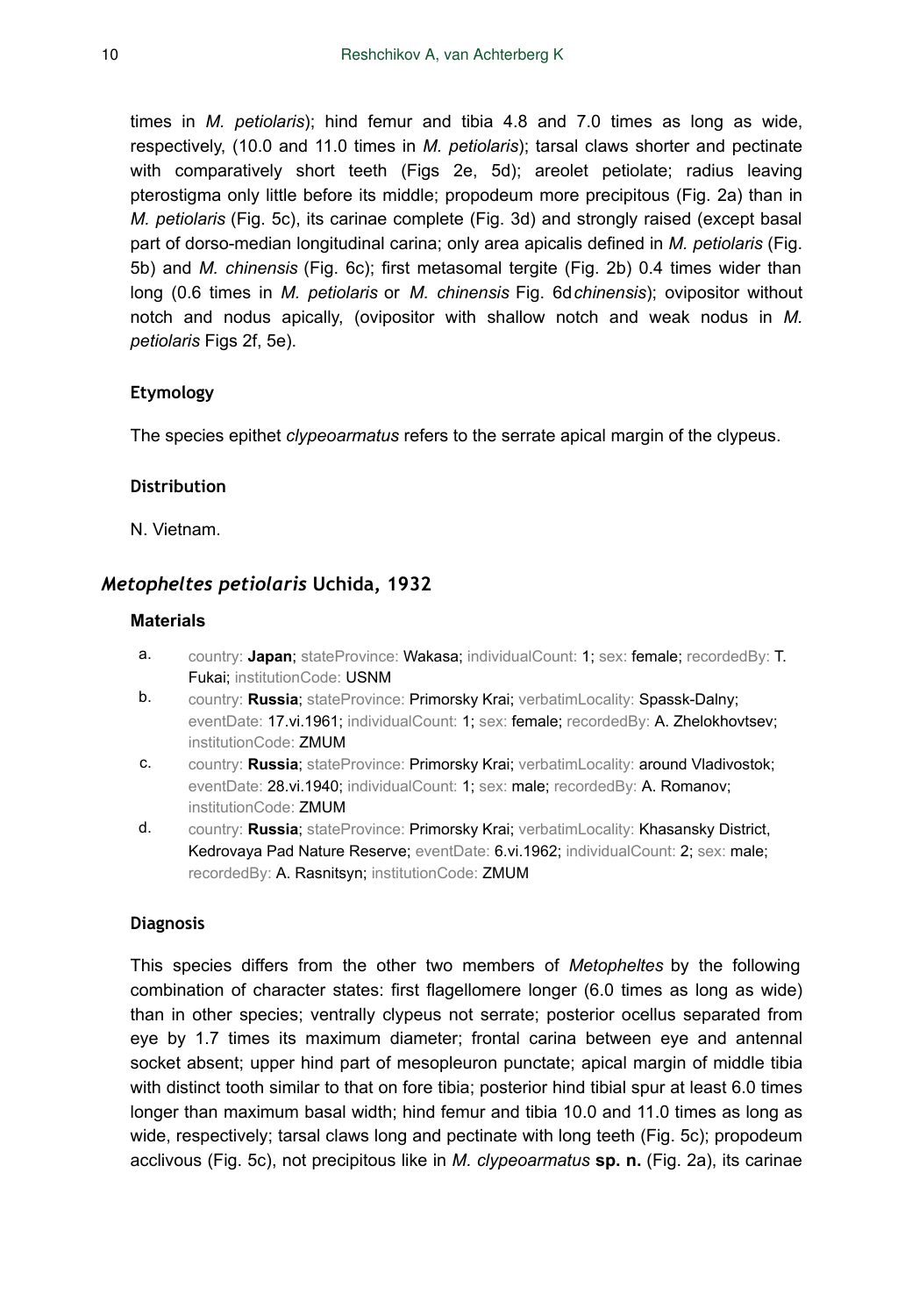incomplete, only area apicalis defined (Fig. 5b); first metasomal tergite 0.6 times wider than long; ovipositor with shallow notch and weak nodus.

#### **Distribution**

Japan, Russian Far East (first record).

## **Acknowledgements**

The authors are thankful to Frederique Bakker (RMNH), Dr. Robert Kula (USNM) and Dr. Alexander Andropov (ZMUM) for kindly supplying specimens, Dr. Gavin Broad (BMNH) for his kind help in providing photos of the type specimens of *Metopheltes chinensis* (Morley, 1913) and checking of style of text, Dr. Jose Fernandez-Triana (CNC), Dr. Jon Gelhaus (The Academy of Natural Sciences of Drexel University, USA) and one reviewer for helpful suggestions on manuscript. This study was supported by a Martin Fellowship from the Naturalis Biodiversity Center (Leiden).

## **References**

- Aubert JF (2000) Les ichneumonides oeust–palearctiques et leurs hotes. 3. Scolobatinae (=Ctenopelmatinae) et suppl. aux volumes precedents. Litterae Zoologicae 5: 1‑310.
- Gauld ID (1997) The Ichneumonidae of Costa Rica, 2. 57. Memoirs of the American Entomological Institute, 485 pp.
- Giraud J, Laboulbène A (1877) Liste des éclosions d'insects observées par le Dr Joseph-Étienne Giraud... recueillie et annotée par M. le Dr Alexandre Laboulbène. Annales de la Société Entomologique de France 5 (7): 397‑436.
- Morley C (1913) A revision of the Ichneumonidae based on the collection in the British Museum (Natural History) with descriptions of new genera and species. Part II. Tribes Rhyssides, Echthromorphides, Anomalides and Paniscides. British Museum, London, 140 pp. URL: <https://archive.org/details/revisionofichneu02morl>
- Reshchikov A (2012) *Priopoda* Holmgren, 1856 (Hymenoptera, Ichneumonidae) from Nepal with a key to the Oriental and Eastern Palaearctic species. Zootaxa 3478: 133‑142.
- Sheng ML, Wu XY, Luo YQ (2004) On the ichneumonids parasitizing *Agenocimbex elmina* (Hymenoptera) in Gansu, China. Acta Zootaxonomica Sinica 29 (3): 549‑552. [In Chinese].
- Townes H, Momoi S, Townes M (1965) Catalogue and reclassification of the eastern Palearctic Ichneumonidae. Memoirs of the American Entomological Institute 5: 1‑661.
- Townes HK (1945) A catalogue and reclassification of the Nearctic Ichneumonidae (Hymenoptera), Part 2. The subfamilies Mesoleiinae, Plectiscinae, Orthocentrinae,